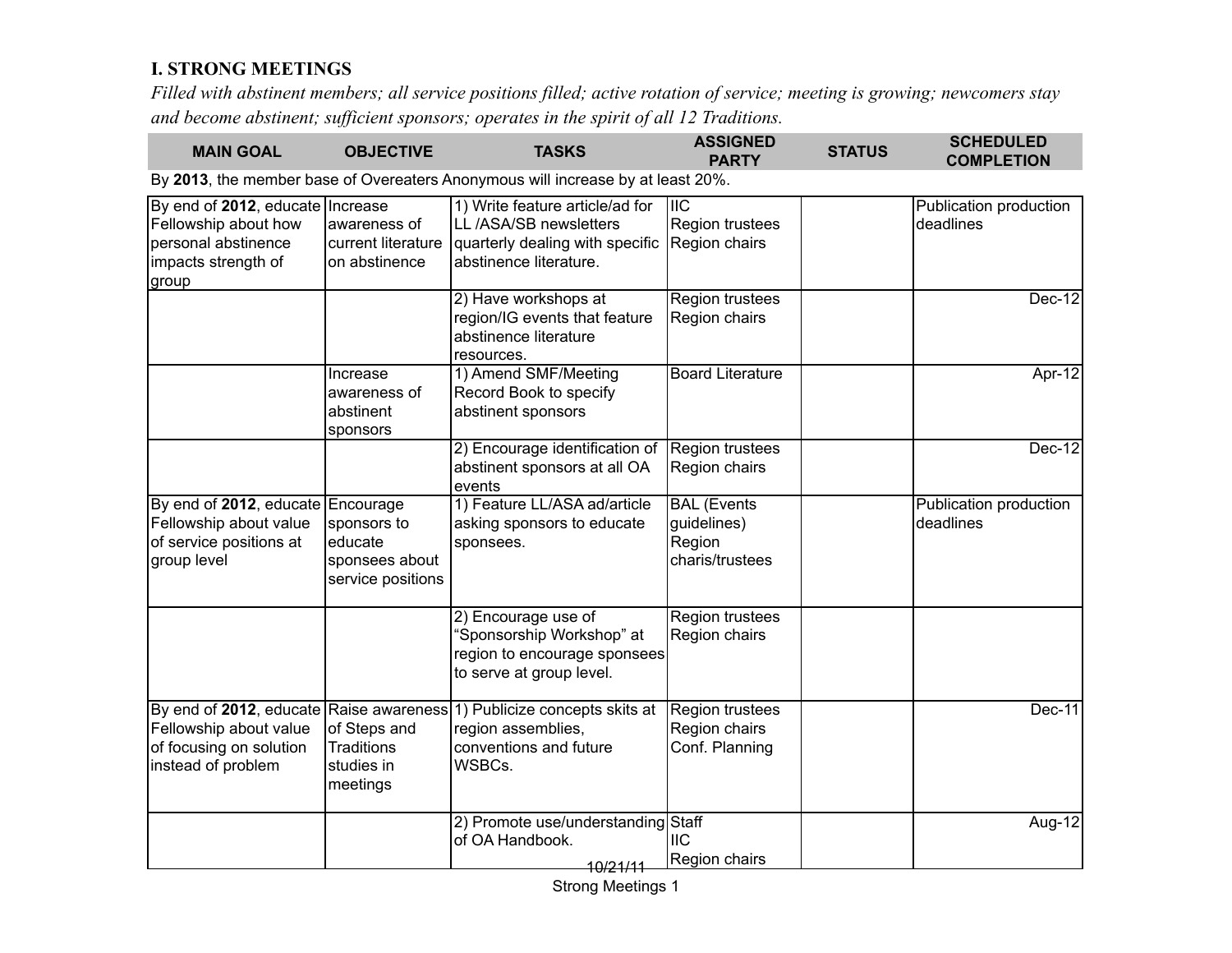| <b>MAIN GOAL</b>                                                                             | <b>OBJECTIVE</b>                                                                                       | <b>TASKS</b>                                                                                                                                                                                                  | <b>ASSIGNED</b><br><b>PARTY</b>                | <b>STATUS</b> | <b>SCHEDULED</b><br><b>COMPLETION</b>      |
|----------------------------------------------------------------------------------------------|--------------------------------------------------------------------------------------------------------|---------------------------------------------------------------------------------------------------------------------------------------------------------------------------------------------------------------|------------------------------------------------|---------------|--------------------------------------------|
|                                                                                              |                                                                                                        | 3) Encourage use of available Staff<br>resources at region/IG like<br>multiple meeting formats and<br>OA download page.                                                                                       | <b>IIC</b><br>Region chairs<br>Region trustees |               | Dec-12                                     |
|                                                                                              | Raise<br>newcomers'<br>awareness of<br>how to become<br>abstinent and<br>stay in<br>Fellowship         | 1) Expand statement on<br>sharing solution not problem<br>in meeting format which is<br>"abstinence through working<br>OA's 12 step program of<br>recovery."                                                  | <b>BAL</b>                                     |               | Apr-12                                     |
|                                                                                              |                                                                                                        | 2) Feature articles on positive  IIC<br>pitches in LL/ASA.                                                                                                                                                    |                                                |               | <b>Publication production</b><br>deadlines |
| By end of 2011, increase Educate the<br>member base by<br>increasing service in<br>meetings. | service.                                                                                               | 1) Ask sponsors to encourage   Region trustees<br>Fellowship about sponsees to give service at all   Region chairs<br>the importance of levels via LL articles, region<br>newsletters, and IG<br>newsletters. |                                                |               | <b>Nov-11</b>                              |
|                                                                                              |                                                                                                        | 2) Create and distribute tent<br>card with a region map and<br>service structure.                                                                                                                             | · Region trustees<br>• Region chairs           |               | <b>Nov-11</b>                              |
|                                                                                              | Educate<br>Fellowship about service.<br>rotation of<br>service.                                        | 1) Create skit on rotation of                                                                                                                                                                                 | • Region chairs                                | Complete      | Apr-11                                     |
|                                                                                              |                                                                                                        | 2) Make skit available for<br>distribution after BOT<br>approval                                                                                                                                              | $\overline{\cdot$ Staff                        |               | <b>Nov-11</b>                              |
|                                                                                              |                                                                                                        | 3) Present skit at WSBC '11<br>"Concepts: A Guide for All<br>Who Serve" workshop.                                                                                                                             | · Region chairs                                | Complete      | May-11                                     |
|                                                                                              | Increase number<br>of newcomers<br>who become<br>abstinent<br>members and<br>stay in the<br>Fellowship | Promote 12 <sup>th</sup> Step Within<br>workshops to SBs                                                                                                                                                      | · Region trustees<br>· Region chairs           | Complete      | Aug-11                                     |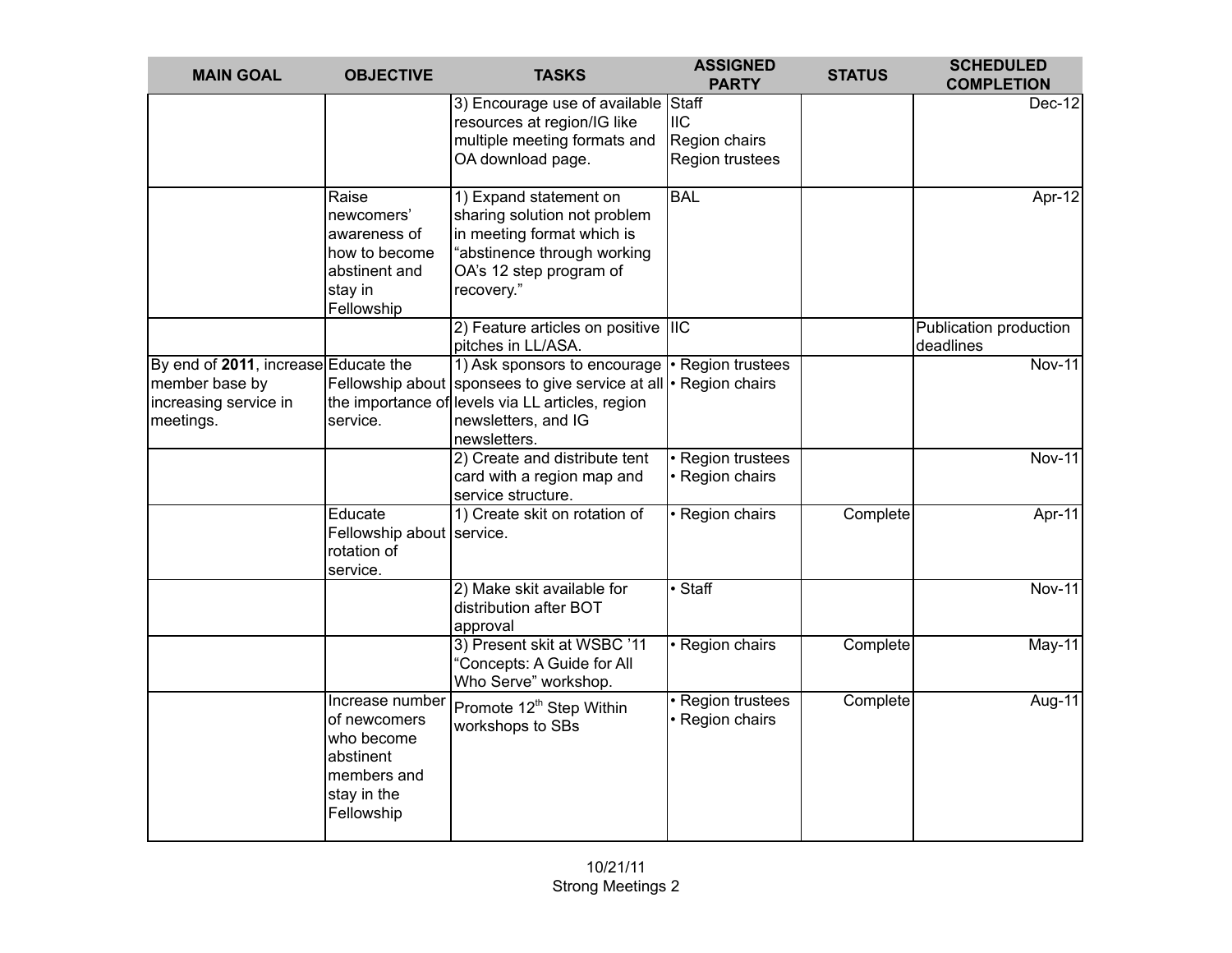| <b>MAIN GOAL</b>                                   | <b>OBJECTIVE</b>                                                                                   | <b>TASKS</b>                                                                                | <b>ASSIGNED</b><br><b>PARTY</b>          | <b>STATUS</b> | <b>SCHEDULED</b><br><b>COMPLETION</b> |
|----------------------------------------------------|----------------------------------------------------------------------------------------------------|---------------------------------------------------------------------------------------------|------------------------------------------|---------------|---------------------------------------|
|                                                    | Increase<br>frequency of<br>Step and<br><b>Tradition studies</b><br>in meetings                    | <b>Modify Suggested Meeting</b><br>Format to encourage Step<br>and Tradition studies        | · Board Lit.                             | Complete      | <b>Nov-11</b>                         |
| ONGOING                                            |                                                                                                    |                                                                                             |                                          |               |                                       |
| <b>Educate Fellowship</b><br>about strong meetings | Raise awareness<br>of benefits to<br>individuals and<br>the Fellowship<br>regarding<br>sponsorship |                                                                                             |                                          |               | <b>Dec-12</b>                         |
|                                                    | Educate<br>members re:<br>available support<br>materials                                           |                                                                                             |                                          |               | Dec-12                                |
|                                                    | Educate re: goal<br>to increase<br>membership                                                      |                                                                                             |                                          |               | $Dec-12$                              |
|                                                    | Increase number<br>of sponsors in<br>Fellowship                                                    | 1) More sponsorship<br>workshops at SB                                                      | • Region trustees<br>• Region chairs     |               | Dec-11                                |
|                                                    |                                                                                                    | 2) Articles in region<br>newsletters to ask sponsors to<br>encourage sponsees to<br>sponsor | • Region trustees                        |               | Dec-11                                |
|                                                    | of newcomers<br>who become<br>abstinent<br>members and<br>stay in the<br>Fellowship                | Increase number Promote newcomer meeting<br>packet/format                                   | $\overline{\cdot$ BOT<br>• Region chairs |               | Feb-12                                |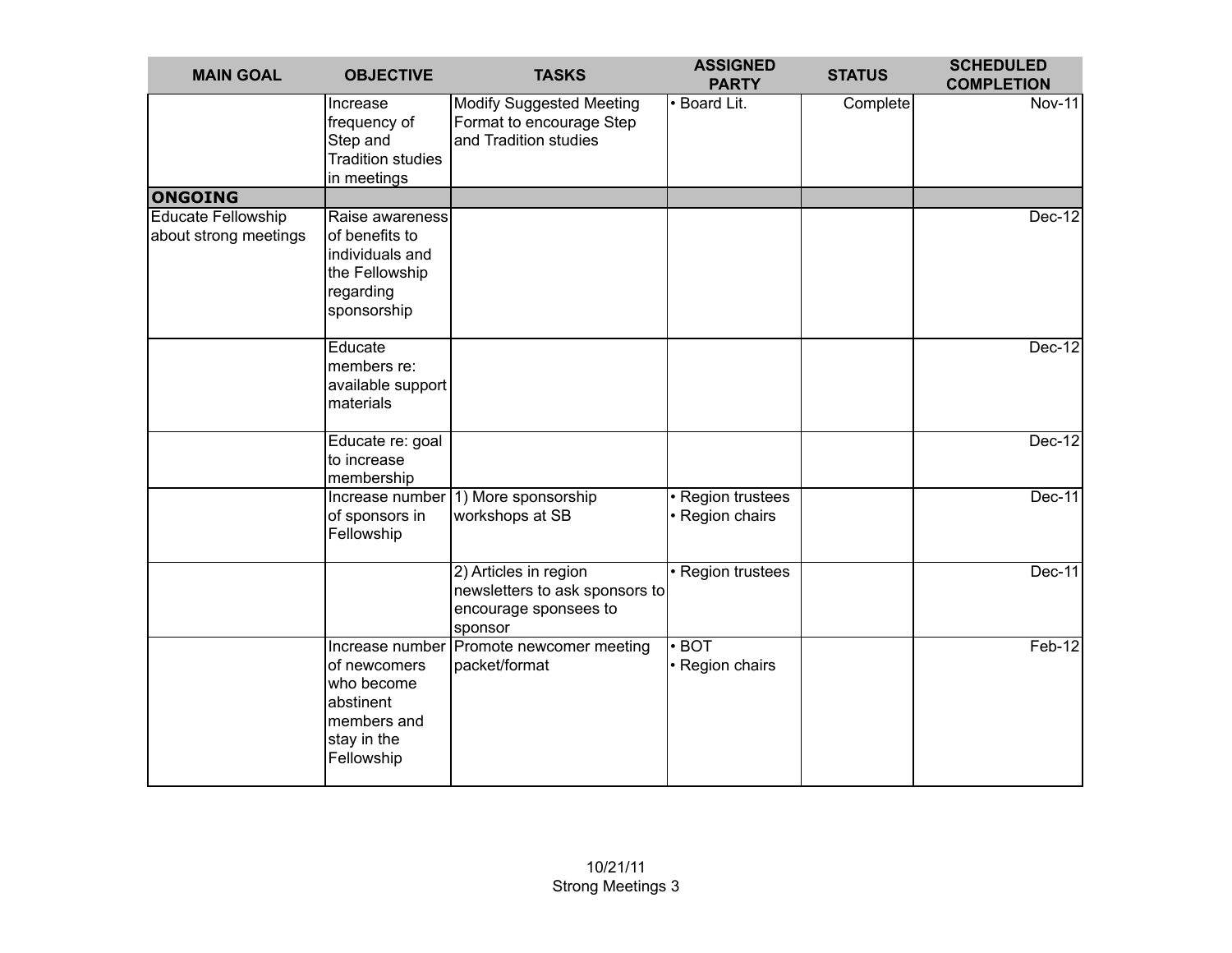| <b>MAIN GOAL</b> | <b>OBJECTIVE</b>         | <b>TASKS</b>                               | <b>ASSIGNED</b><br><b>PARTY</b> | <b>STATUS</b> | <b>SCHEDULED</b><br><b>COMPLETION</b> |
|------------------|--------------------------|--------------------------------------------|---------------------------------|---------------|---------------------------------------|
|                  | Increase                 | Encourage IGs to establish                 | • Region trustees               |               |                                       |
|                  | frequency of             | Step and Tradition study                   | • Region chairs                 |               |                                       |
|                  | Step and                 | meetings                                   |                                 |               |                                       |
|                  | <b>Tradition studies</b> |                                            |                                 |               |                                       |
|                  | in meetings              |                                            |                                 |               |                                       |
|                  | <b>Promote Steps</b>     | Remind others re: steps,                   | $\cdot$ BOT                     |               | Dec-11                                |
|                  | as the solution,         | traditions, sponsorship during             | • Region chairs                 |               |                                       |
|                  | regular study of         | sharing and encourage others               |                                 |               |                                       |
|                  | Traditions,              | to do the same.                            |                                 |               |                                       |
|                  | service and              |                                            |                                 |               |                                       |
|                  | sponsorship              |                                            |                                 |               |                                       |
|                  | Educate                  | Regions provide OA                         | • Region chairs                 |               | $Dec-11$                              |
|                  | members re:              | Handbook to all intergroups                |                                 |               |                                       |
|                  | available support        |                                            |                                 |               |                                       |
|                  | materials                |                                            |                                 |               |                                       |
|                  |                          |                                            |                                 |               |                                       |
|                  |                          | Educate re: goal   Pass out bulletin board | • Region trustees               |               | $Dec-11$                              |
|                  | to increase              | attraction cards at assemblies             |                                 |               |                                       |
|                  | membership               |                                            |                                 |               |                                       |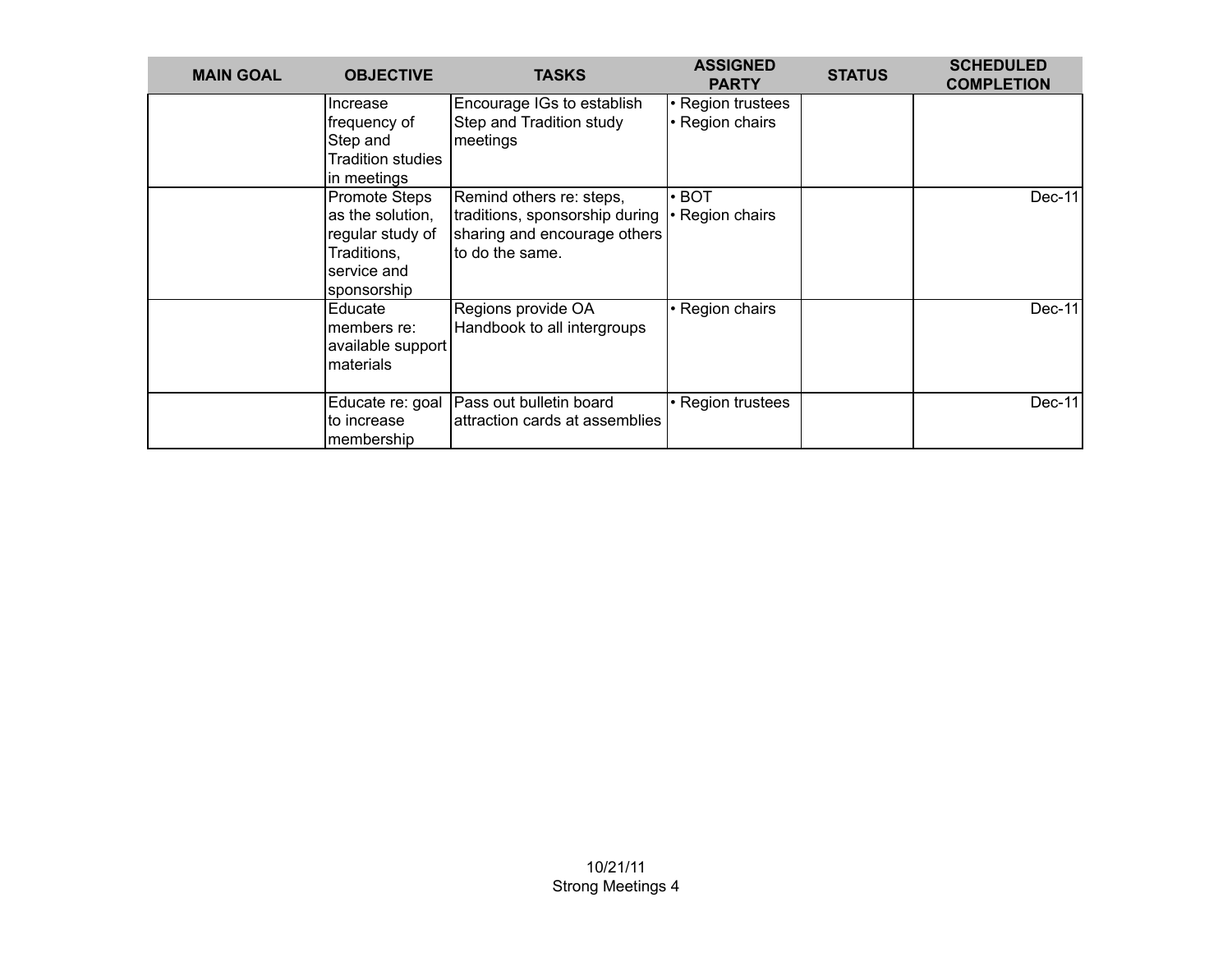## **II. PUBLIC/PROFESSIONAL AWARENESS**

*All members, groups and service bodies working at carrying the message so that the possibility of recovery is offered to the still-suffering compulsive eater.*

| <b>MAIN GOAL</b>                                                                                                                                                                                                                                   | <b>OBJECTIVE</b>                                                                                                                              | <b>TASKS</b>                                                                                                                                    | <b>ASSIGNED</b><br><b>PARTY</b>                                              | <b>STATUS</b>           | <b>SCHEDULED</b><br><b>COMPLETION</b> |
|----------------------------------------------------------------------------------------------------------------------------------------------------------------------------------------------------------------------------------------------------|-----------------------------------------------------------------------------------------------------------------------------------------------|-------------------------------------------------------------------------------------------------------------------------------------------------|------------------------------------------------------------------------------|-------------------------|---------------------------------------|
|                                                                                                                                                                                                                                                    |                                                                                                                                               | By 2013, OA will have invested \$100,000 additionally to money already budgeted on public/professional awareness.                               |                                                                              |                         |                                       |
| plans for each targeted<br>professional<br>organization                                                                                                                                                                                            | By end of 2012, develop Work with staff, PAC/PO<br>and implement outreach Committees, and PR firm to<br>create and implement<br>outreach plan | 1) Continue work with staff,<br>committees and PR firm on<br>outreach plan.                                                                     | Staff<br>Agency<br>PAC/PO Comm.                                              |                         | $Dec-12$                              |
| In 2012, continue to<br>create name recognition professional tradeshows<br>for OA in professional<br>community                                                                                                                                     | Encourage attendance at                                                                                                                       | 1) Regions will encourage<br>intergroups to attend local<br>tradeshows and utilize Porf.<br><b>Exhibits Fund</b>                                | Region chairs                                                                | Is this<br>achievabl;e? | $Dec-12$                              |
|                                                                                                                                                                                                                                                    | Provide guidelines/materials<br>to local service bodies for<br>distribution to local<br>professionals                                         | 1) Make regions/SBs aware of<br>outreach plan and materials                                                                                     | <b>Region trustees</b><br>Region chairs<br><b>Staff</b>                      |                         | $Dec-12$                              |
|                                                                                                                                                                                                                                                    |                                                                                                                                               | 2) Encourage intergroups to use   PO Comm.<br>PI/PO committees or volunteers<br>to complete specific activities.                                | Region trustees<br>Region chairs                                             |                         | $Dec-12$                              |
| By end of 2012,<br>Collect and evaluate<br>evaluate Spanish and<br>French OA Web sites for French OA Web site<br>ease of use so OA can<br>Itranslations<br>evaluate whether to<br>move forward with other<br>language OA Web site<br>translations. |                                                                                                                                               | 1) WSO develop a letter and<br>feedback about Spanish and survey and have translated into<br>French and Spanish. Post<br>survey on WSO website. | Staff                                                                        |                         | <b>Jul-12</b>                         |
|                                                                                                                                                                                                                                                    |                                                                                                                                               | 2) Encourage local Service<br>Bodies to post a link to the<br>survey on OA website.                                                             | <b>Staff</b><br>Region chairs<br><b>Region trustees</b><br>Tech/Web<br>Comm. |                         | Jul-12                                |
|                                                                                                                                                                                                                                                    |                                                                                                                                               | 3) Announce at meetings to<br>encourage local members to go<br>to website                                                                       | Region trustees<br>Region chairs                                             |                         | <b>Nov-12</b>                         |
|                                                                                                                                                                                                                                                    |                                                                                                                                               | 4) Send reminder notice shortly<br>before end of deadline.                                                                                      | <b>Staff</b>                                                                 |                         | <b>Nov-12</b>                         |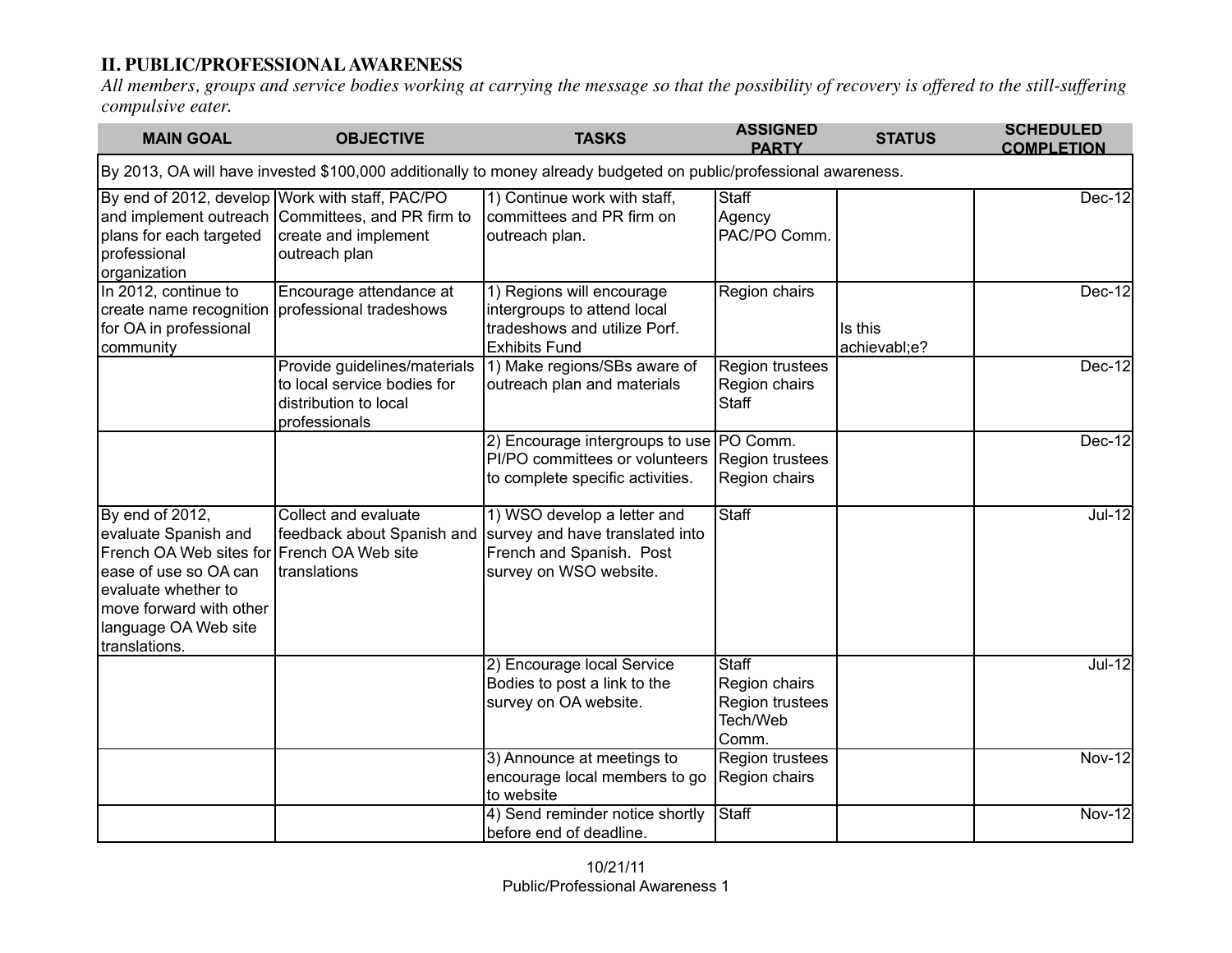| <b>TASKS</b><br><b>MAIN GOAL</b><br><b>OBJECTIVE</b><br><b>STATUS</b><br><b>PARTY</b><br><b>COMPLETION</b><br>5) WSO will tabulate survey<br><b>Staff</b><br>$Dec-12$<br>results.<br>Encourage regions to establish<br>In 2012, continue with<br>Work with PI Committee and<br>Region chairs<br>public awareness<br>regions to inform what<br>and keep current page on web<br>activities<br>publicity materials are<br>sites to post info and/or links to<br>available.<br>PI/PO pages on oa.org.<br>Aug-12<br>Redistribute publicity<br>1) Encourage intergroups to fill<br>Region chairs<br>materials to the media<br>PI/PO positions<br>Aug-12<br>2) Encourage use of posters<br><b>Staff</b><br>PAC<br>and radio/TV PSAs in local |
|---------------------------------------------------------------------------------------------------------------------------------------------------------------------------------------------------------------------------------------------------------------------------------------------------------------------------------------------------------------------------------------------------------------------------------------------------------------------------------------------------------------------------------------------------------------------------------------------------------------------------------------------------------------------------------------------------------------------------------------|
|                                                                                                                                                                                                                                                                                                                                                                                                                                                                                                                                                                                                                                                                                                                                       |
|                                                                                                                                                                                                                                                                                                                                                                                                                                                                                                                                                                                                                                                                                                                                       |
|                                                                                                                                                                                                                                                                                                                                                                                                                                                                                                                                                                                                                                                                                                                                       |
|                                                                                                                                                                                                                                                                                                                                                                                                                                                                                                                                                                                                                                                                                                                                       |
|                                                                                                                                                                                                                                                                                                                                                                                                                                                                                                                                                                                                                                                                                                                                       |
|                                                                                                                                                                                                                                                                                                                                                                                                                                                                                                                                                                                                                                                                                                                                       |
|                                                                                                                                                                                                                                                                                                                                                                                                                                                                                                                                                                                                                                                                                                                                       |
|                                                                                                                                                                                                                                                                                                                                                                                                                                                                                                                                                                                                                                                                                                                                       |
|                                                                                                                                                                                                                                                                                                                                                                                                                                                                                                                                                                                                                                                                                                                                       |
|                                                                                                                                                                                                                                                                                                                                                                                                                                                                                                                                                                                                                                                                                                                                       |
|                                                                                                                                                                                                                                                                                                                                                                                                                                                                                                                                                                                                                                                                                                                                       |
| media contacts<br>Aug-12                                                                                                                                                                                                                                                                                                                                                                                                                                                                                                                                                                                                                                                                                                              |
| 3) Redistribute and track TV<br><b>Staff</b>                                                                                                                                                                                                                                                                                                                                                                                                                                                                                                                                                                                                                                                                                          |
| <b>PSA</b><br>Agency<br>Aug-12                                                                                                                                                                                                                                                                                                                                                                                                                                                                                                                                                                                                                                                                                                        |
| 1) Target five organizations<br>By the end of 2011, OA<br>Work with staff and<br>Complete<br>• Agency                                                                                                                                                                                                                                                                                                                                                                                                                                                                                                                                                                                                                                 |
| will target five<br>· PO Committee<br><b>Professional Outreach</b>                                                                                                                                                                                                                                                                                                                                                                                                                                                                                                                                                                                                                                                                    |
| professional<br>Committee create outreach                                                                                                                                                                                                                                                                                                                                                                                                                                                                                                                                                                                                                                                                                             |
| organizations for the<br>plan.                                                                                                                                                                                                                                                                                                                                                                                                                                                                                                                                                                                                                                                                                                        |
| purpose of raising                                                                                                                                                                                                                                                                                                                                                                                                                                                                                                                                                                                                                                                                                                                    |
| awareness that OA is a                                                                                                                                                                                                                                                                                                                                                                                                                                                                                                                                                                                                                                                                                                                |
| recovery organization                                                                                                                                                                                                                                                                                                                                                                                                                                                                                                                                                                                                                                                                                                                 |
| that works for                                                                                                                                                                                                                                                                                                                                                                                                                                                                                                                                                                                                                                                                                                                        |
| compulsive eating and                                                                                                                                                                                                                                                                                                                                                                                                                                                                                                                                                                                                                                                                                                                 |
| compulsive food                                                                                                                                                                                                                                                                                                                                                                                                                                                                                                                                                                                                                                                                                                                       |
| behaviors.<br>Jan-11                                                                                                                                                                                                                                                                                                                                                                                                                                                                                                                                                                                                                                                                                                                  |
| $Feb-11$<br>2) Strategize how to reach them<br>Complete<br>• Agency                                                                                                                                                                                                                                                                                                                                                                                                                                                                                                                                                                                                                                                                   |
| • PO Committee                                                                                                                                                                                                                                                                                                                                                                                                                                                                                                                                                                                                                                                                                                                        |
| 3) Begin implementation<br>Complete<br>Mar-11                                                                                                                                                                                                                                                                                                                                                                                                                                                                                                                                                                                                                                                                                         |
| • Agency<br>· Staff                                                                                                                                                                                                                                                                                                                                                                                                                                                                                                                                                                                                                                                                                                                   |
| $\overline{\cdot$ Staff<br>4) Publish/distribute new survey<br>Complete<br>$May-11$                                                                                                                                                                                                                                                                                                                                                                                                                                                                                                                                                                                                                                                   |
| · Board Lit.<br>pamphlet                                                                                                                                                                                                                                                                                                                                                                                                                                                                                                                                                                                                                                                                                                              |
| 1) Redistribute radio PSA to<br>In 2011, continue with<br>Redistribute publicity<br>• Agency<br>Complete<br>Aug-11                                                                                                                                                                                                                                                                                                                                                                                                                                                                                                                                                                                                                    |
| public awareness<br>materials to media.<br>stations.                                                                                                                                                                                                                                                                                                                                                                                                                                                                                                                                                                                                                                                                                  |
| activities.                                                                                                                                                                                                                                                                                                                                                                                                                                                                                                                                                                                                                                                                                                                           |
| Complete<br>2) Distribute press releases.<br>• Agency<br>Dec-11                                                                                                                                                                                                                                                                                                                                                                                                                                                                                                                                                                                                                                                                       |
| 3) Distribute print PSA ad.<br><b>Dec-11</b><br>• Agency<br><b>Not</b>                                                                                                                                                                                                                                                                                                                                                                                                                                                                                                                                                                                                                                                                |
| feasible; posted on                                                                                                                                                                                                                                                                                                                                                                                                                                                                                                                                                                                                                                                                                                                   |
| oa.org                                                                                                                                                                                                                                                                                                                                                                                                                                                                                                                                                                                                                                                                                                                                |
| Complete, but<br>4) Purchase Internet pay-per-<br>• Agency<br>Dec-11                                                                                                                                                                                                                                                                                                                                                                                                                                                                                                                                                                                                                                                                  |
| click ads.<br>disc. 7/11                                                                                                                                                                                                                                                                                                                                                                                                                                                                                                                                                                                                                                                                                                              |
| By 2013, selected sections of oa.org will be available in two languages.                                                                                                                                                                                                                                                                                                                                                                                                                                                                                                                                                                                                                                                              |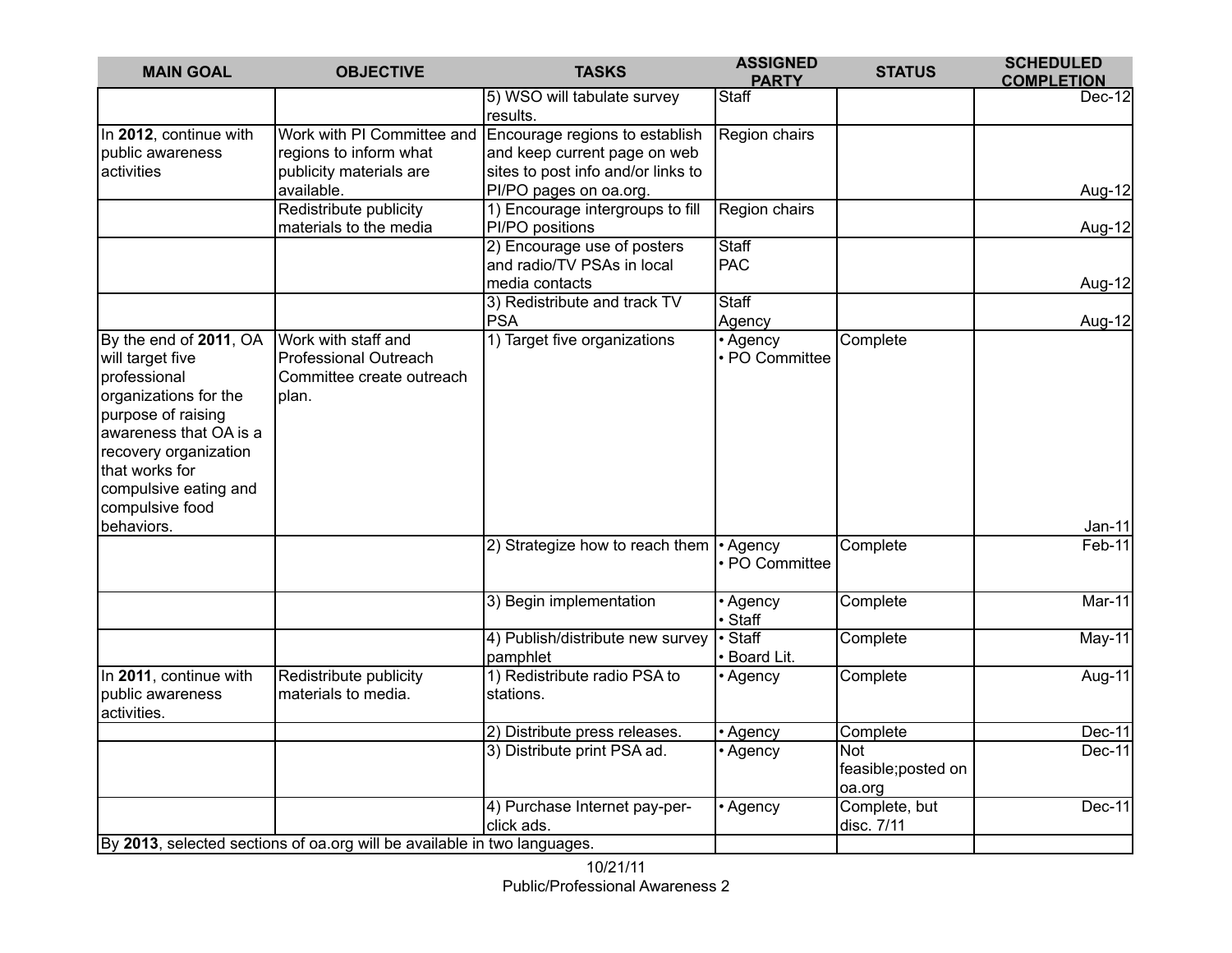| <b>MAIN GOAL</b>                                                        | <b>OBJECTIVE</b>                                                                 | <b>TASKS</b>                                                                                                                                        | <b>ASSIGNED</b><br><b>PARTY</b>           | <b>STATUS</b>           | <b>SCHEDULED</b><br><b>COMPLETION</b> |
|-------------------------------------------------------------------------|----------------------------------------------------------------------------------|-----------------------------------------------------------------------------------------------------------------------------------------------------|-------------------------------------------|-------------------------|---------------------------------------|
| By the end of 2011,<br>selected sections of<br>oa.org will be available | Select company to do<br>Itranslations                                            | 1) Solicit and evaluate quotes,<br>write contract                                                                                                   | • Staff                                   | Complete                | <b>Nov-11</b>                         |
| lin French                                                              |                                                                                  | 2) Translate site                                                                                                                                   | Staff                                     |                         | $Dec-11$                              |
|                                                                         | Widely promote new<br>language features in<br>appropriate areas of the<br>lworld | ASA, LL, SB mailings                                                                                                                                | • Staff<br>$\cdot$ BOT<br>• Region Chairs | Complete for<br>Spanish | Aug-11                                |
| <b>ONGOING</b>                                                          |                                                                                  |                                                                                                                                                     |                                           |                         |                                       |
| Fellowship                                                              |                                                                                  | By the end of 2013, oa.org will be updated relative to programming, functionality, design, marketing, and content to improve public face in/outside |                                           |                         |                                       |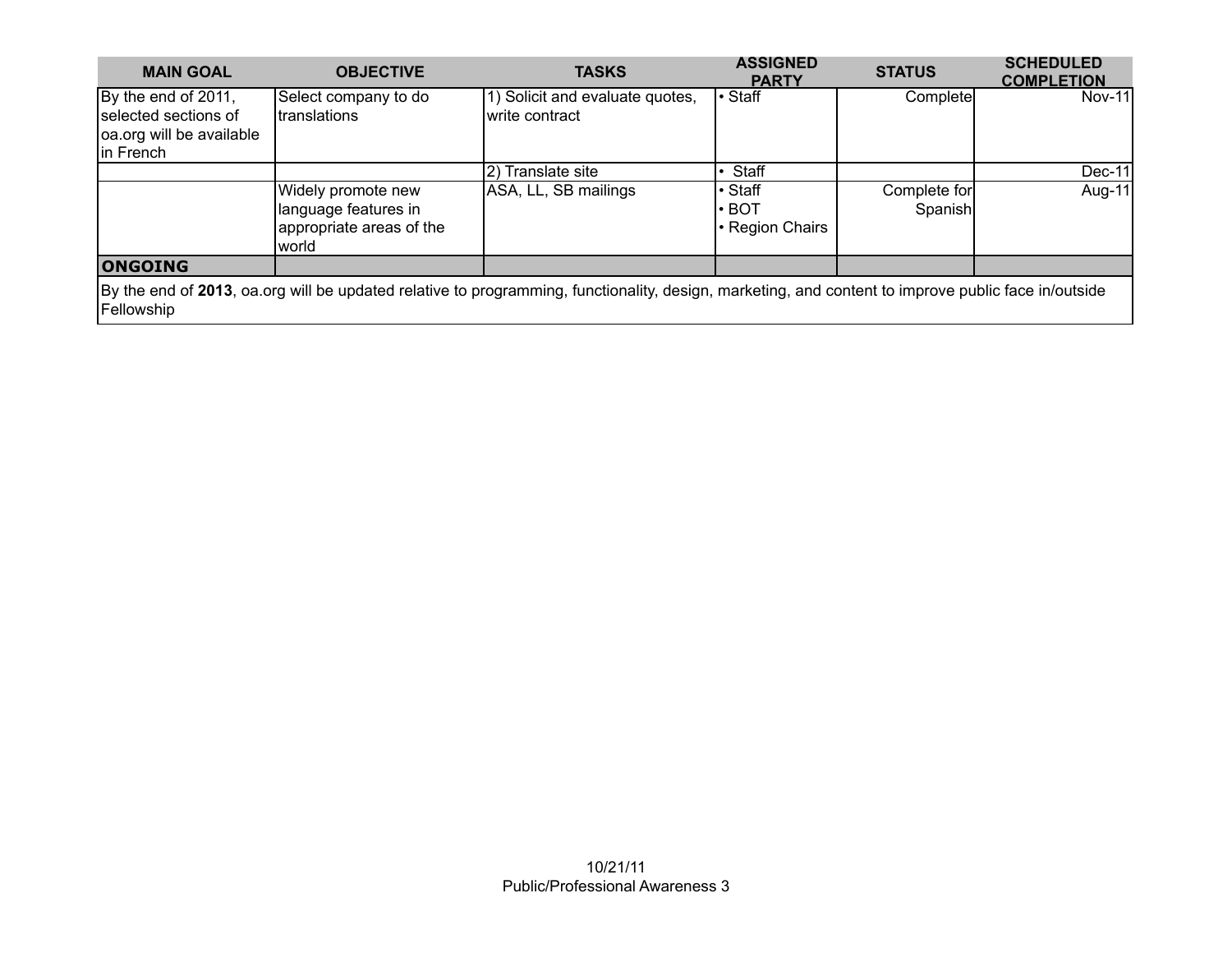## **III. COMMITTED SERVICE BODIES**

*All service positions filled; active rotation of service; operates within the spirit of the 12 Traditions and 12 Concepts; involved in carrying the message locally, regionally, internationally*

| <b>MAIN GOAL</b>                                                                                                                | <b>OBJECTIVE</b>                                                                                                                                                    | <b>TASKS</b>                                                                                                                                     | <b>ASSIGNED</b><br><b>PARTY</b>           | <b>STATUS</b> | <b>SCHEDULED</b><br><b>COMPLETION</b> |
|---------------------------------------------------------------------------------------------------------------------------------|---------------------------------------------------------------------------------------------------------------------------------------------------------------------|--------------------------------------------------------------------------------------------------------------------------------------------------|-------------------------------------------|---------------|---------------------------------------|
|                                                                                                                                 |                                                                                                                                                                     | By 2013, at least 50% of registered service bodies will be represented at WSBC and region assemblies.                                            |                                           |               |                                       |
| By end of 2012,<br>increase by 5%<br>service bodies at<br>Conference and Region<br>Assemblies                                   | Review 2011 WSBC and<br>Region Assembly evaluation<br>attendance of registered results; develop action plan<br>Ito address <b>financial</b> barriers                | 1) Increase awareness of<br>Delegate Support Fund (DSF)                                                                                          | Treasurer, BOT<br>Staff, Region<br>chairs |               | <b>Nov-12</b>                         |
|                                                                                                                                 |                                                                                                                                                                     | 2) Review DSF contribution<br>letter to service bodies.                                                                                          | Treasurer<br>Staff                        |               | $Jun-12$                              |
|                                                                                                                                 | Review 2011 WSBC and<br>Region Assembly evaluation<br>results; develop action plan<br>to address personal<br>barriers and<br>apathy/negative perception<br>barriers | 1) Create podcast/handbook<br>(podcast transcript) for members Planning<br>to share positive experiences at Staff<br>WSBC and region assemblies. | Conference<br>Region chairs               |               | Nov-12                                |
| By the end of 2011,<br>increase to 38%<br>attendance of registered<br>service bodies at<br>conference and region<br>assemblies. | Re-evaluate structure                                                                                                                                               | 1) On WSBC evaluation, ask<br>about barriers to attending and<br>get suggestions on how to<br>increase WSBC participation.                       | $\overline{\cdot}$ Staff                  | Complete      | Jun-11                                |
|                                                                                                                                 | Reduce barriers                                                                                                                                                     | 1) Within regions, brainstorm<br>potential options for<br>WSBC/assembly attendance                                                               | · Region chairs<br>• Region<br>trustees   |               | $Dec-11$                              |
|                                                                                                                                 |                                                                                                                                                                     | 2) Generate interest by inviting<br>people to share about<br>attendance and how it has<br>benefitted their recovery via                          | · Region chairs<br>• Region<br>trustees   |               | $Dec-11$                              |
|                                                                                                                                 | At WS and region, increase<br>available funds to attend<br>WSBC/assemblies and<br>advertise it.                                                                     | 1) Encourage cooperation<br>between SBs in regions to<br>attend WSBC ("Fund a Friend")                                                           | • Region chairs<br>• Region<br>trustees   |               | Ongoing Feb-2012                      |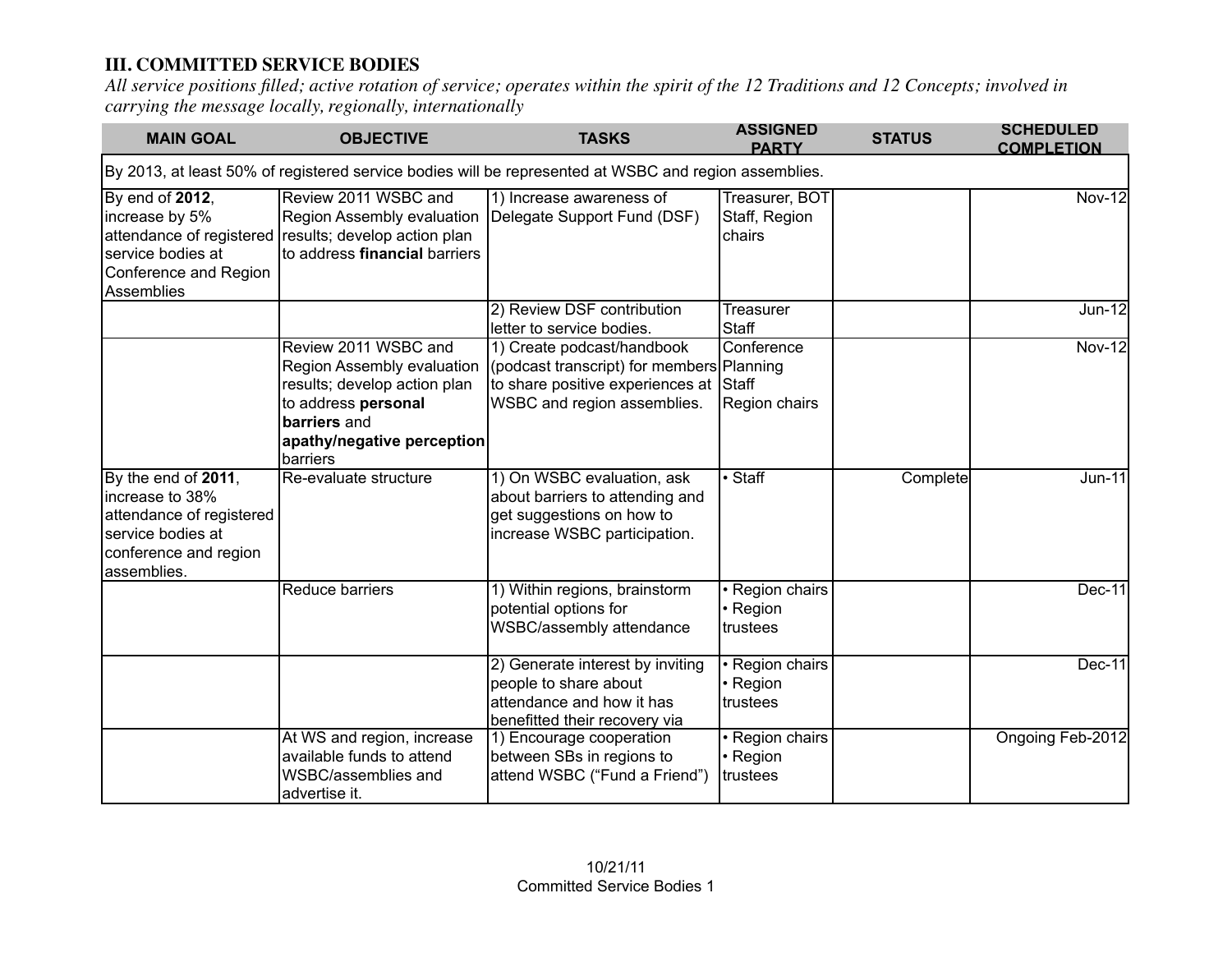| <b>MAIN GOAL</b>         | <b>OBJECTIVE</b>                                     | <b>TASKS</b>                                                                                       | <b>ASSIGNED</b><br><b>PARTY</b> | <b>STATUS</b> | <b>SCHEDULED</b><br><b>COMPLETION</b> |
|--------------------------|------------------------------------------------------|----------------------------------------------------------------------------------------------------|---------------------------------|---------------|---------------------------------------|
|                          |                                                      |                                                                                                    |                                 |               |                                       |
| <b>ONGOING</b>           |                                                      |                                                                                                    |                                 |               |                                       |
|                          |                                                      | In 2012, focus on increasing attendance of registered service bodies at WSBC and Region Assemblies |                                 |               |                                       |
| By the end of 2011,      | Re-evaluate structure                                | 1) Poll IGs not attending WSBC   Region                                                            |                                 |               | Dec-11                                |
| increase to 38%          |                                                      | and/or region assemblies to find Chairs                                                            |                                 |               |                                       |
| attendance of registered |                                                      | out why they have not attended.                                                                    |                                 |               |                                       |
| service bodies at        |                                                      |                                                                                                    |                                 |               |                                       |
| conference and region    |                                                      |                                                                                                    |                                 |               |                                       |
| assemblies               |                                                      |                                                                                                    |                                 |               |                                       |
|                          | Generate enthusiasm for                              | 1) Educate mentors at                                                                              | • Region                        |               | $Dec-11$                              |
|                          | participation                                        | <b>WSBC/region assemblies</b>                                                                      | Chairs                          |               |                                       |
|                          |                                                      | Research why service bodies 1) Develop strategies to address                                       | • Region                        |               | $Dec-11$                              |
|                          | are not represented at                               | barriers                                                                                           | Chairs                          |               |                                       |
|                          | WSBC/assemblies                                      |                                                                                                    | $\cdot$ Tech                    |               |                                       |
|                          |                                                      |                                                                                                    | Committee                       |               |                                       |
|                          | Train all region board                               | 1) Contact service bodies to                                                                       | • Region                        |               | $Dec-11$                              |
|                          | members/trustees to do STC schedule them (start with |                                                                                                    | <b>Trustees</b>                 |               |                                       |
|                          | Workshops and provide with                           | intergroups who have not                                                                           | • Region Chairs                 |               |                                       |
|                          | manual                                               | attended)                                                                                          |                                 |               |                                       |
|                          | Personally invite and                                | 1) Promote assemblies at region   Region                                                           |                                 |               | $Dec-11$                              |
|                          | encourage service bodies to                          | conventions.                                                                                       | <b>Trustees</b>                 |               |                                       |
|                          | attend region assemblies                             |                                                                                                    | • Region Chairs                 |               |                                       |
|                          | and WSBC                                             |                                                                                                    |                                 |               |                                       |
|                          |                                                      | 2) At STC Workshops, talk about • Region                                                           |                                 |               | $Dec-11$                              |
|                          |                                                      | the importance of attending                                                                        | <b>Trustees</b>                 |               |                                       |
|                          |                                                      | WSBC and assemblies.                                                                               | • Region Chairs                 |               |                                       |
|                          |                                                      |                                                                                                    |                                 |               |                                       |
|                          |                                                      | 3) Phone calls to service bodies   Region                                                          |                                 |               | Dec-11                                |
|                          |                                                      | not represented at WSBC (by                                                                        | <b>Trustees</b>                 |               |                                       |
|                          |                                                      | Aug. of each year).                                                                                | • Region Chairs                 |               |                                       |
|                          |                                                      |                                                                                                    |                                 |               |                                       |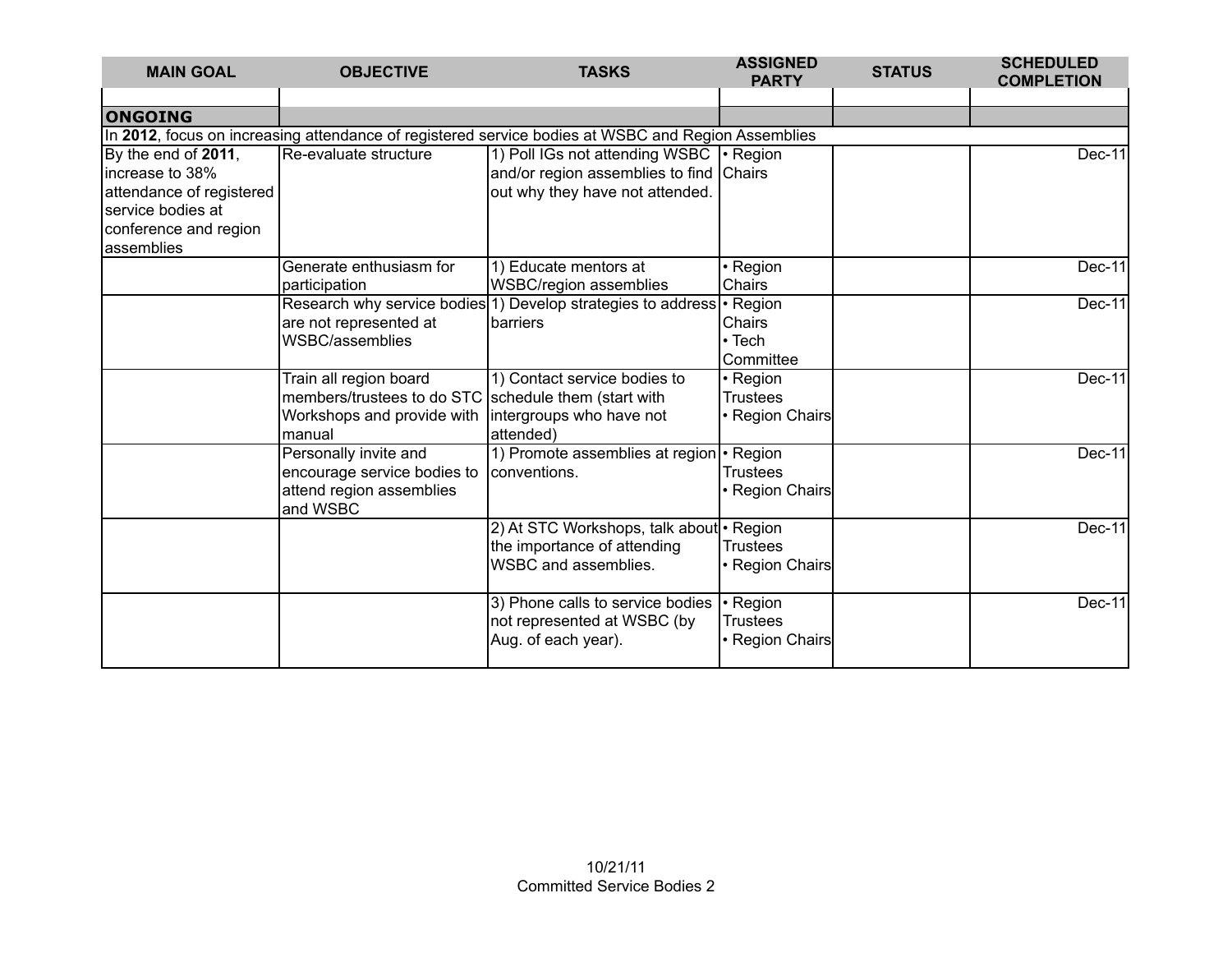## **IV. FINANCIAL HEALTH**

*Sufficient contributions to enable OA to grow: sufficient contributions to do outreach to the public and professionals; all levels of service structure are fully self-supported; and sufficient contributions to decrease the reliance on literature sales for income.*

| <b>MAIN GOAL</b>                                                                                                | <b>OBJECTIVE</b>                                                                                                                                         | <b>TASKS</b>                                                                                                                               | <b>ASSIGNED</b><br><b>PARTY</b>                   | <b>STATUS</b> | <b>SCHEDULED</b><br><b>COMPLETION</b> |
|-----------------------------------------------------------------------------------------------------------------|----------------------------------------------------------------------------------------------------------------------------------------------------------|--------------------------------------------------------------------------------------------------------------------------------------------|---------------------------------------------------|---------------|---------------------------------------|
|                                                                                                                 |                                                                                                                                                          | By the end of 2013, 50% of all OA groups would be contributing at recommended percentages beyond the group level.                          |                                                   |               |                                       |
| By end of 2012, number Regions will encourage<br>of SBs and groups                                              | unaffiliated groups to affiliate                                                                                                                         | 1) Region level committees<br>contact unaffiliated groups.                                                                                 | Region chairs                                     |               | Aug-12                                |
|                                                                                                                 | <b>Educate Fellowship of the</b><br>importance of identifying<br>contributions by                                                                        | 1) Encourage individual<br>contributors to use group<br>numbers.                                                                           | <b>Staff</b>                                      |               | May-12                                |
|                                                                                                                 | group/service body number                                                                                                                                | 2) Each group identify group<br>number in meeting format.                                                                                  | <b>BAL</b>                                        |               | $May-12$                              |
|                                                                                                                 | SBs will conduct annual<br>workshops on financial<br>service structure                                                                                   | 1) Educate members that<br>"Money Matters" workshop is on Region chairs<br>oa.org                                                          | Staff/IIC<br>Region<br>trustees                   |               | $May-12$                              |
|                                                                                                                 |                                                                                                                                                          | 2) Perform financial workshop<br>(regions, IGs)                                                                                            | Region<br>trustees<br>Region chairs               |               | <b>Nov-12</b>                         |
|                                                                                                                 | what being self supporting<br>means in regards to<br>contributing to beyond the<br>group level through<br>workshops and promoting<br>available resources | Help SBs/groups understand (1) Educate meeting treasurers<br>on specific contribution<br>procedures.                                       | Region<br>trustees                                |               | <b>Nov-12</b>                         |
| of LL subs will increase<br>10% above 2011 level                                                                | By end of 2012, number Increase number of Lifeline<br>Reps by 10%                                                                                        | 1) Encourage each IG and<br>region to have a Lifeline rep,<br>and each trustee and region<br>chair becomes a Lifeline rep.                 | <b>IIIC</b><br>Region<br>chairs/trustees<br>Staff |               | <b>Nov-12</b>                         |
|                                                                                                                 | Initiate Lifeline campaign to<br>have all groups purchase a<br>group subscription                                                                        | Notify Fellowship of campaign<br>throughout the year                                                                                       | <b>BOT</b><br>Region<br>chairs/trustees<br>Staff  |               | Dec-12                                |
| In 2012, integrate virtual<br>services into OA financial<br>structure to encourage<br>contributions and service | Establish method of financial<br>and SBs                                                                                                                 | 1) VS Committee encourage<br>self-support for virtual groups forming SBs and educate them<br>in method for making<br>contributions account | <b>Virtual Services</b><br>Committee              |               | Aug-12                                |
|                                                                                                                 |                                                                                                                                                          | 2) Create bank account for<br>virtual SBs and groups                                                                                       | Staff                                             |               | Aug-12                                |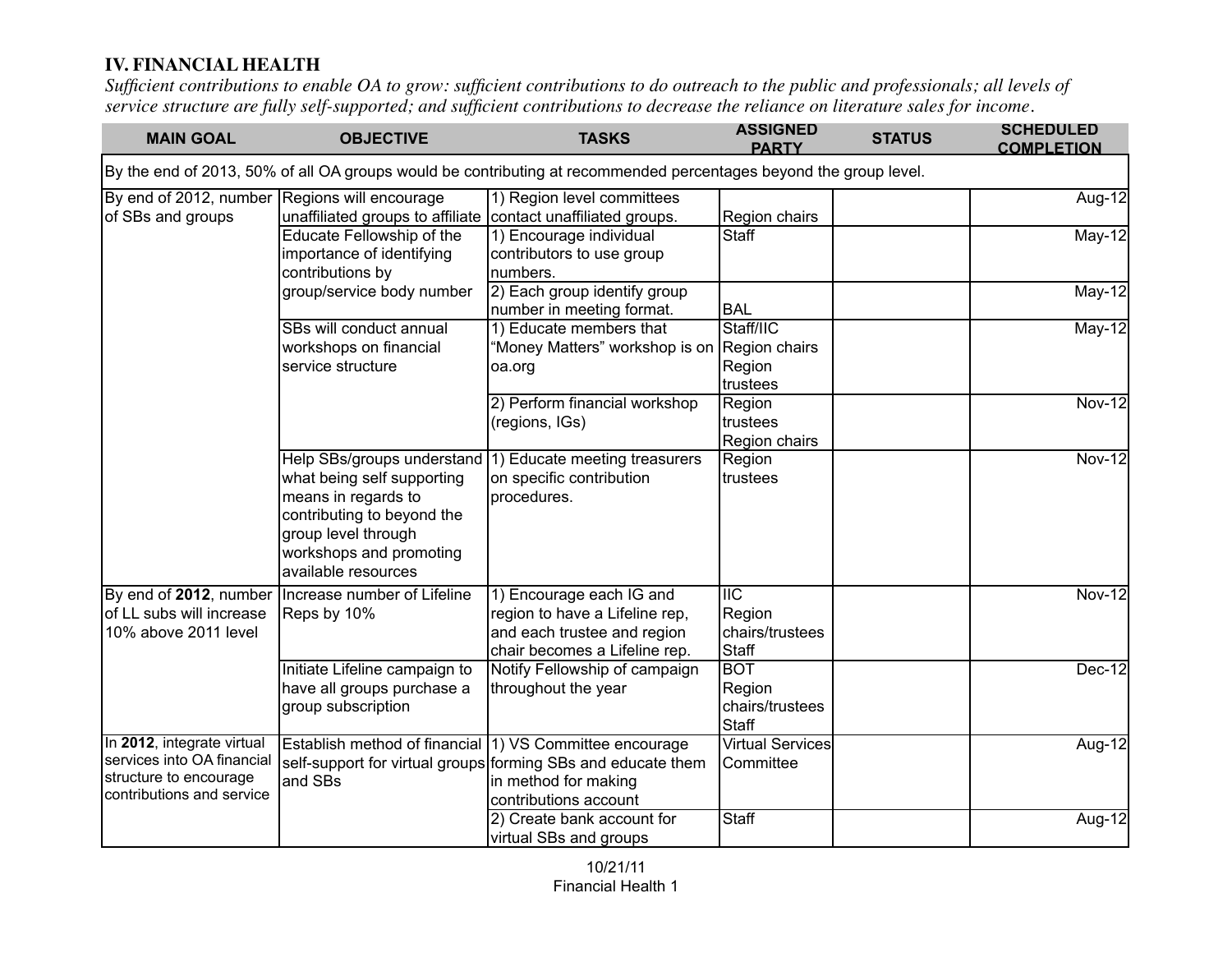| <b>MAIN GOAL</b>                                                                           | <b>OBJECTIVE</b>                                                                                                                                                                               | <b>TASKS</b>                                                                                                                                              | <b>ASSIGNED</b><br><b>PARTY</b>                  | <b>STATUS</b> | <b>SCHEDULED</b><br><b>COMPLETION</b> |
|--------------------------------------------------------------------------------------------|------------------------------------------------------------------------------------------------------------------------------------------------------------------------------------------------|-----------------------------------------------------------------------------------------------------------------------------------------------------------|--------------------------------------------------|---------------|---------------------------------------|
|                                                                                            | Amend Suggested Meeting<br>Format with clear suggested Format<br>contributions (go back to \$3<br>or more)                                                                                     | 1) Revise Suggested Meeting                                                                                                                               | BAL<br>Treasurer/Fina<br>nce Committee           |               | Apr-12                                |
|                                                                                            |                                                                                                                                                                                                | 2) Encourage Fellowship to use<br><b>Suggested Meeting Format</b>                                                                                         | Staff<br>Region<br>chairs/trustees<br><b>IIC</b> |               | Nov-12                                |
|                                                                                            |                                                                                                                                                                                                | 3) Hand out Suggested Meeting<br>Format at assemblies and<br>workshops                                                                                    | Region chairs<br>Region<br>trustees              |               | <b>Dec-12</b>                         |
| By the end of 2011<br>will represent 26% of<br>total revenue.                              | Recommend local groups<br>increase in contributions and IGs establish a group<br>conscience re:<br>collecting/distributing their<br>contributions appropriately<br>among their service bodies. | 1) Present at region assemblies, • Region<br>in newsletters, IG mailings and<br>STC workshops.                                                            | Chairs<br>• Region<br>trustees                   |               | $Dec-12$                              |
|                                                                                            | Define ways to increase<br>contributions.                                                                                                                                                      | 1) Develop one-page document<br>called "This Is What It Takes."                                                                                           | $\cdot$ Finance<br>Committee                     | Complete      | Feb-12                                |
|                                                                                            |                                                                                                                                                                                                | 2) Create a mechanism for easy<br>virtual meeting contributions.                                                                                          | · Staff/Web<br>developer                         |               | $Feb-12$                              |
|                                                                                            |                                                                                                                                                                                                | 3) Set up recurring contributions   Staff<br>(Automated Recurring Billing).                                                                               |                                                  |               | $May-12$                              |
|                                                                                            |                                                                                                                                                                                                | 4) Develop contribution "hot<br>button" on Web site.                                                                                                      | · Staff/Web<br>developer                         |               | <b>May-12</b>                         |
| <b>ONGOING</b>                                                                             |                                                                                                                                                                                                |                                                                                                                                                           |                                                  |               |                                       |
| By the end of 2011<br>increase in contributions<br>will represent 26% of<br>total revenue. | Define ways to increase<br>contributions.                                                                                                                                                      | <b>Publicize Seventh Tradition</b><br>skits.                                                                                                              | · Region chairs<br>$\cdot$ BOT<br>• Staff        |               | $Dec-11$                              |
|                                                                                            | Explore ways to contain<br>costs                                                                                                                                                               | Share successes w/regions &<br>SBs to be more cost effective<br>and encourage others to do so<br>(at board<br>meetings/WSBC/region<br>assembly workshops) | • Region chairs<br>$\cdot$ BOT                   |               | $Dec-11$                              |